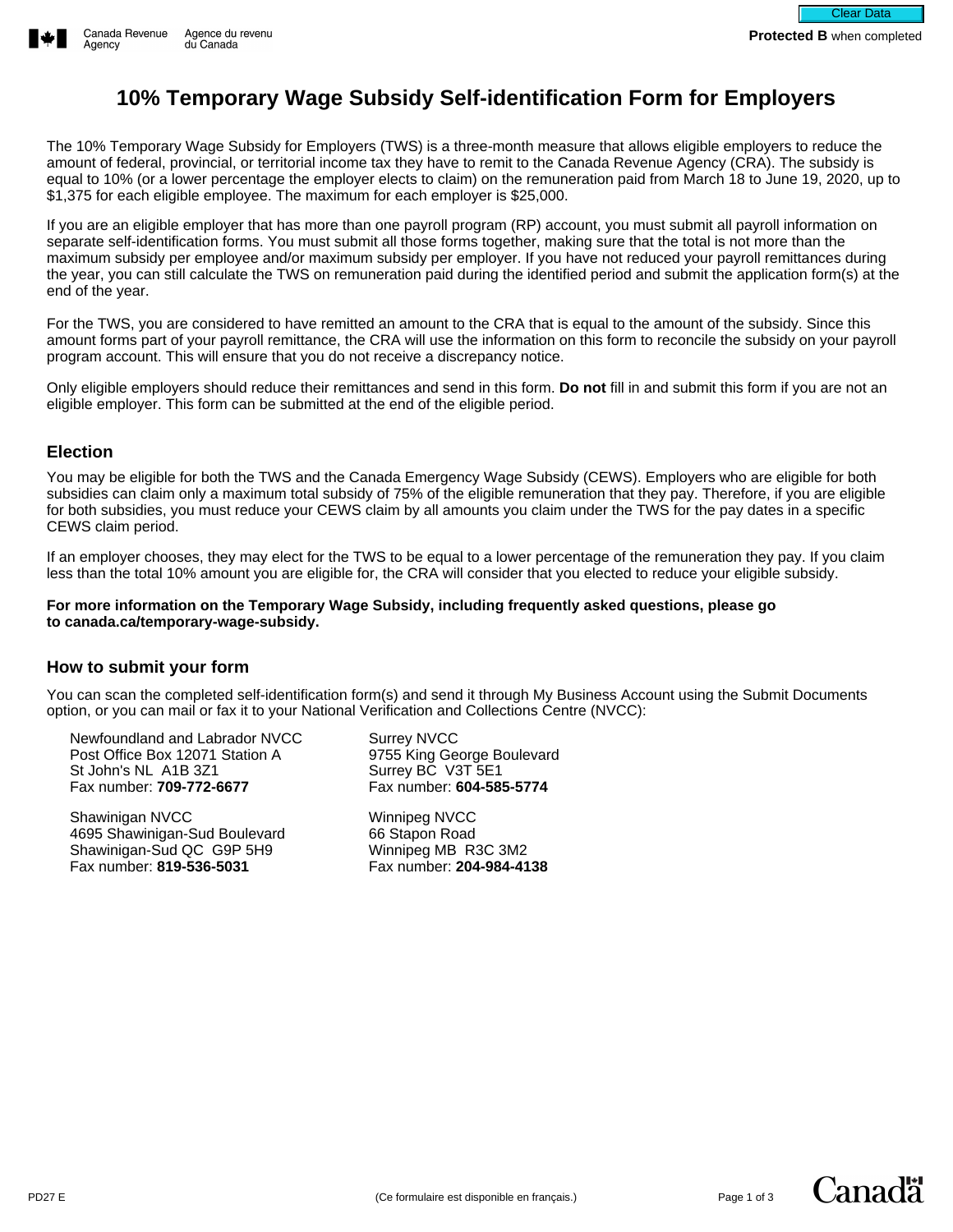

## **10% Temporary Wage Subsidy Self-identification Form for Employers**

| Part A - Identification (please print)                                                                                                                                                                                                                                                                                                                                                                                                               |    |                                                                                                               |                        |                                                    |                                                   |                                     |                                    |  |  |  |  |  |  |
|------------------------------------------------------------------------------------------------------------------------------------------------------------------------------------------------------------------------------------------------------------------------------------------------------------------------------------------------------------------------------------------------------------------------------------------------------|----|---------------------------------------------------------------------------------------------------------------|------------------------|----------------------------------------------------|---------------------------------------------------|-------------------------------------|------------------------------------|--|--|--|--|--|--|
| Employer's legal name                                                                                                                                                                                                                                                                                                                                                                                                                                |    |                                                                                                               |                        |                                                    |                                                   | Payroll program account number      |                                    |  |  |  |  |  |  |
|                                                                                                                                                                                                                                                                                                                                                                                                                                                      |    |                                                                                                               |                        |                                                    |                                                   |                                     | R   P                              |  |  |  |  |  |  |
| Employer's mailing address: Apt. No - Street No. Street name, and City                                                                                                                                                                                                                                                                                                                                                                               |    |                                                                                                               |                        |                                                    |                                                   |                                     | Prov./Terr   Postal code           |  |  |  |  |  |  |
|                                                                                                                                                                                                                                                                                                                                                                                                                                                      |    |                                                                                                               |                        |                                                    |                                                   |                                     |                                    |  |  |  |  |  |  |
| Part B – Eligibility (tick the box below to indicate which type of eligible employer you are)                                                                                                                                                                                                                                                                                                                                                        |    |                                                                                                               |                        |                                                    |                                                   |                                     |                                    |  |  |  |  |  |  |
| Individual - sole proprietorship (excluding trusts)                                                                                                                                                                                                                                                                                                                                                                                                  |    |                                                                                                               |                        |                                                    |                                                   |                                     |                                    |  |  |  |  |  |  |
| Eligible partnership                                                                                                                                                                                                                                                                                                                                                                                                                                 |    |                                                                                                               |                        |                                                    |                                                   |                                     |                                    |  |  |  |  |  |  |
| Non-profit organization                                                                                                                                                                                                                                                                                                                                                                                                                              |    |                                                                                                               |                        |                                                    |                                                   |                                     |                                    |  |  |  |  |  |  |
| Registered charity                                                                                                                                                                                                                                                                                                                                                                                                                                   |    |                                                                                                               |                        |                                                    |                                                   |                                     |                                    |  |  |  |  |  |  |
| Eligible Canadian-controlled private corporation (CCPC)                                                                                                                                                                                                                                                                                                                                                                                              |    |                                                                                                               |                        |                                                    |                                                   |                                     |                                    |  |  |  |  |  |  |
| <b>Part C - Multiple accounts</b>                                                                                                                                                                                                                                                                                                                                                                                                                    |    |                                                                                                               |                        |                                                    |                                                   |                                     |                                    |  |  |  |  |  |  |
|                                                                                                                                                                                                                                                                                                                                                                                                                                                      |    | Do you have multiple payroll program (RP) accounts under this business number?                                |                        |                                                    | No<br>Yes                                         |                                     |                                    |  |  |  |  |  |  |
|                                                                                                                                                                                                                                                                                                                                                                                                                                                      |    | Did you or will you claim temporary wage subsidy (TWS) under any of your other payroll program (RP) accounts? |                        |                                                    |                                                   | Yes                                 | No                                 |  |  |  |  |  |  |
| Input the total TWS amount claimed or to be claimed on other accounts:                                                                                                                                                                                                                                                                                                                                                                               |    |                                                                                                               |                        |                                                    |                                                   |                                     |                                    |  |  |  |  |  |  |
| Part D – Calculated wage subsidy (complete the following steps to calculate the total eligible wage subsidy)                                                                                                                                                                                                                                                                                                                                         |    |                                                                                                               |                        |                                                    |                                                   |                                     |                                    |  |  |  |  |  |  |
| (1) Enter the total number of eligible employees employed during the three-month eligibility period.                                                                                                                                                                                                                                                                                                                                                 |    |                                                                                                               |                        |                                                    |                                                   |                                     |                                    |  |  |  |  |  |  |
| (2) Enter the eligible pay period.                                                                                                                                                                                                                                                                                                                                                                                                                   |    |                                                                                                               |                        |                                                    |                                                   |                                     |                                    |  |  |  |  |  |  |
|                                                                                                                                                                                                                                                                                                                                                                                                                                                      |    | (3) List gross remuneration paid per pay period, not just the totals for each month.                          |                        |                                                    |                                                   |                                     |                                    |  |  |  |  |  |  |
| (4) The income tax deducted is the total federal and/or provincial or territorial income tax (excluding Quebec provincial income tax).                                                                                                                                                                                                                                                                                                               |    |                                                                                                               |                        |                                                    |                                                   |                                     |                                    |  |  |  |  |  |  |
| (5) The CPP and EI information must include both the employee and employer share.                                                                                                                                                                                                                                                                                                                                                                    |    |                                                                                                               |                        |                                                    |                                                   |                                     |                                    |  |  |  |  |  |  |
| (6) Enter the dollar amount of the wage subsidy you are claiming for each period. Enter the total amount of the wage subsidy claimed at<br>the bottom of this column. It cannot be more than \$1,375 per eligible employee and \$25,000 per employer. If the wage subsidy you<br>claimed is more than your remittance for the pay period, see the note below. Please tell us how you reduced your remittances in the<br>additional comments section. |    |                                                                                                               |                        |                                                    |                                                   |                                     |                                    |  |  |  |  |  |  |
| (7) Enter the wage subsidy percentage (%) you are claiming for each pay period. This % must be 10% or less of the gross remuneration paid.<br>You may elect to claim a reduced %.                                                                                                                                                                                                                                                                    |    |                                                                                                               |                        |                                                    |                                                   |                                     |                                    |  |  |  |  |  |  |
|                                                                                                                                                                                                                                                                                                                                                                                                                                                      |    |                                                                                                               |                        |                                                    |                                                   |                                     |                                    |  |  |  |  |  |  |
|                                                                                                                                                                                                                                                                                                                                                                                                                                                      |    | Total number of eligible employees employed from March 18 to June 19, 2020                                    |                        |                                                    |                                                   |                                     |                                    |  |  |  |  |  |  |
| <b>Pay Period</b><br><b>Deductions and Contributions</b>                                                                                                                                                                                                                                                                                                                                                                                             |    |                                                                                                               |                        |                                                    |                                                   |                                     |                                    |  |  |  |  |  |  |
| From                                                                                                                                                                                                                                                                                                                                                                                                                                                 | To | <b>Gross</b><br>remuneration per<br>pay period                                                                | Income tax<br>deducted | <b>Canada Pension</b><br><b>Plan contributions</b> | <b>Employment</b><br><b>Insurance</b><br>premiums | <b>Wage subsidy</b><br>claimed (\$) | <b>Wage subsidy</b><br>claimed (%) |  |  |  |  |  |  |
|                                                                                                                                                                                                                                                                                                                                                                                                                                                      |    |                                                                                                               |                        |                                                    |                                                   |                                     |                                    |  |  |  |  |  |  |
|                                                                                                                                                                                                                                                                                                                                                                                                                                                      |    |                                                                                                               |                        |                                                    |                                                   |                                     |                                    |  |  |  |  |  |  |
|                                                                                                                                                                                                                                                                                                                                                                                                                                                      |    |                                                                                                               |                        |                                                    |                                                   |                                     |                                    |  |  |  |  |  |  |
|                                                                                                                                                                                                                                                                                                                                                                                                                                                      |    |                                                                                                               |                        |                                                    |                                                   |                                     |                                    |  |  |  |  |  |  |
|                                                                                                                                                                                                                                                                                                                                                                                                                                                      |    |                                                                                                               |                        |                                                    |                                                   |                                     |                                    |  |  |  |  |  |  |
|                                                                                                                                                                                                                                                                                                                                                                                                                                                      |    |                                                                                                               |                        |                                                    |                                                   |                                     |                                    |  |  |  |  |  |  |
|                                                                                                                                                                                                                                                                                                                                                                                                                                                      |    |                                                                                                               |                        |                                                    |                                                   |                                     |                                    |  |  |  |  |  |  |
|                                                                                                                                                                                                                                                                                                                                                                                                                                                      |    |                                                                                                               |                        |                                                    |                                                   |                                     |                                    |  |  |  |  |  |  |